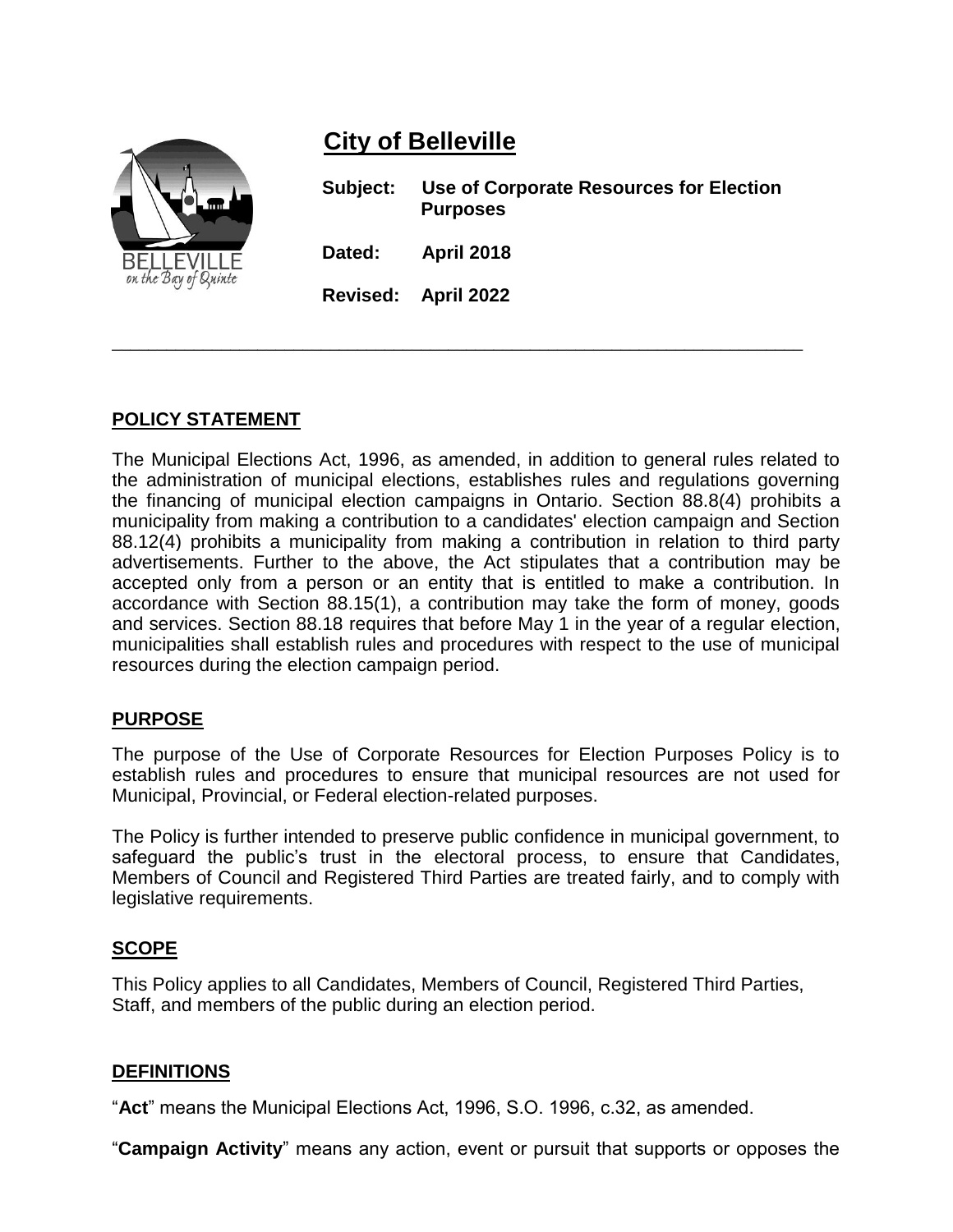election of a Candidate or a question on the ballot, and includes, without limiting the generality of the foregoing, the distribution of Campaign Materials.

"**Campaign Materials**" means any material, regardless of format, that promotes or opposes any Candidate, or a response to any question on a ballot and includes, but is not limited to printed literature, banners, posters, pictures, balloons, signs, magnets, vehicle decals, and clothing.

"**Candidate**" means a person who has filed a nomination for office pursuant to section 33 of the Act, and includes a person who has filed a nomination for election to a school board pursuant to the Education Act, as amended, and also includes individuals who are running for office in a Provincial or Federal election.

"**Clerk**" means the Clerk of the City, or his/her designate.

"**Council**" means the Council of the City.

"**Employee(s)**" means any full-time, part-time and contract employee hired by the City including, but not limited to, unionized and non-unionized employees, students, temporary employees, and cooperative placement employees.

"**Member**" means a member of the Council of the City.

"**Policy**" means the "Use of Corporate Resources for Election Purposes Policy" Policy.

"**Registered Third Party**" means an individual, corporation or trade union that has filed a Notice of Registration as a third party advertiser in a municipal election.

"**City**" means The Corporation of the City of Belleville.

## **RESPONSIBILITIES**

Staff in the Clerk's office is responsible for communicating this Policy to Candidates, Members, and Registered Third Parties and shall ensure that the Policy is reviewed on a regular basis (at least once during each election cycle).

Department Heads, Managers, and Supervisors are responsible for communicating this Policy to their staff.

Council Members, Candidates and Registered Third Parties are accountable to read and comply with this Policy. However, nothing in this Policy is intended to prevent a Member from performing their duties as Councillor, nor inhibit them from representing the residents of the City.

Staff are authorized and directed to take the necessary steps to give effect to this Policy.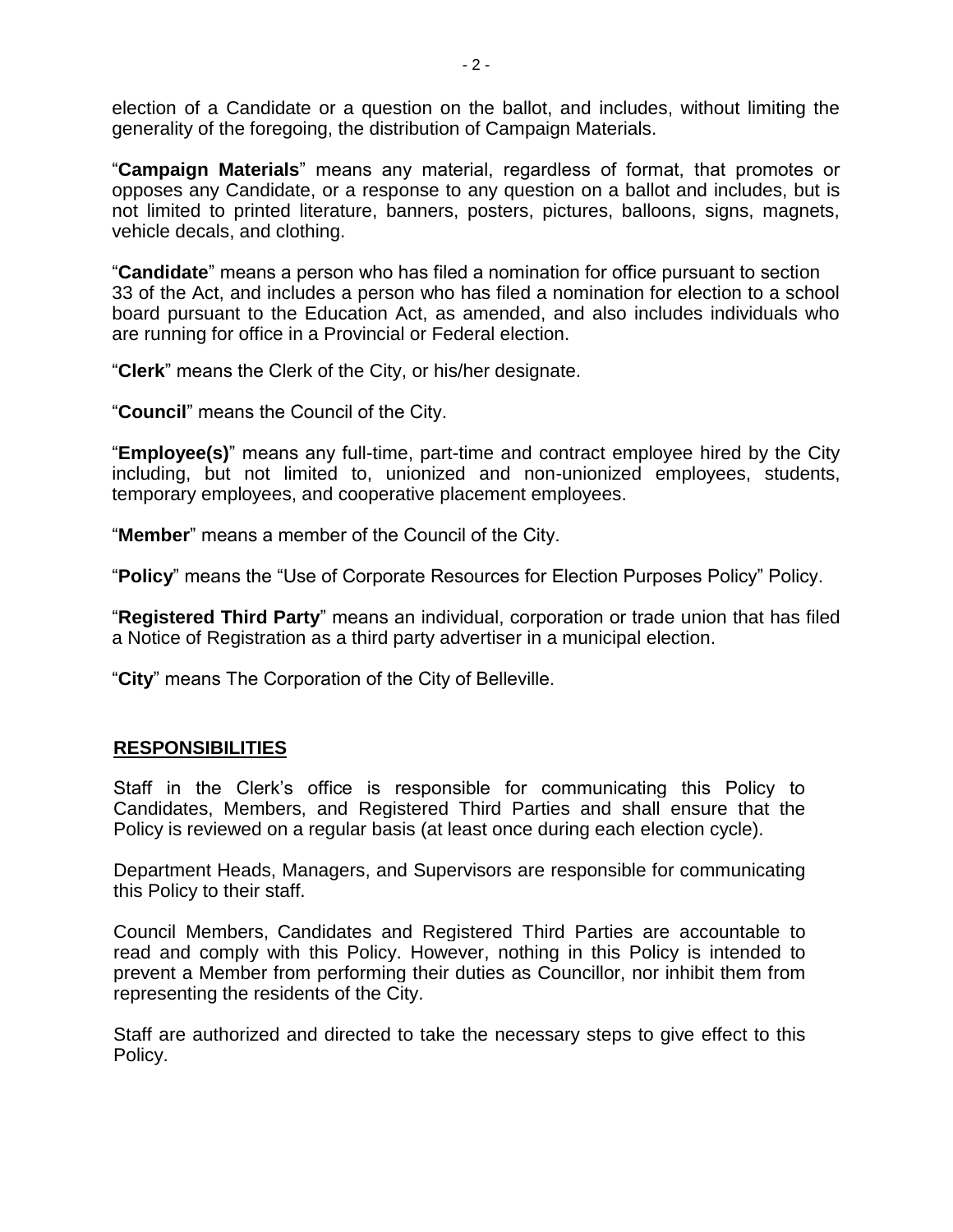Council Members, Candidates and Registered Third Parties **are not permitted to**:

- 1) Use equipment, supplies, services, Employees or other resources of the municipality for any Campaign Activity;
- 2) Display Campaign Material in any municipally owned or operated building or facility;
- 3) Use City funds to acquire any resources for any Campaign Activity, including ordering of stationery and office supplies;
- 4) Use City facilities or property for Campaign Activity, including advertising, unless the facility or property (such as those opportunities at the Quinte Sports & Wellness Centre and City bus shelters, buses and benches) are rented in accordance with City policies, procedures and practices as may be in effect from time to time, and the applicable rental rates are paid;

**NOTE**: rentals must be paid from the campaign account of the Registered Third Party or Candidate.

- 5) Use photographs produced for and owned by the City for Campaign Activity;
- 6) Use City funds to print or distribute Campaign Material;
- 7) Make reference to and/or identify any individual as a Candidate, political party, Registered Third Party, or support or oppose a question on a ballot during an election, on any social media sites, blogs, or other new media created and managed by City Employees;
- 8) Use the City brand, logo, coat of arms, crest, slogan or corporate program identifiers, including any municipal election logo, on any Campaign Material, whether printed or on a campaign website; and
- 9) Use of City information technology assets, infrastructures, or data (e.g. computers, wireless devices, portals, corporate email, web pages, telephones) for Campaign Activity.

Council Members are not permitted to use any Council or Councillor budget for Campaign Activity.

Council Members, Candidates, and Registered Third Parties who attend City organized or City sponsored/sanctioned events are not permitted to engage in Campaign Activity at the event.

A Council Member who attends an event as a representative of Council, is not to engage in Campaign Activity while attending that event.